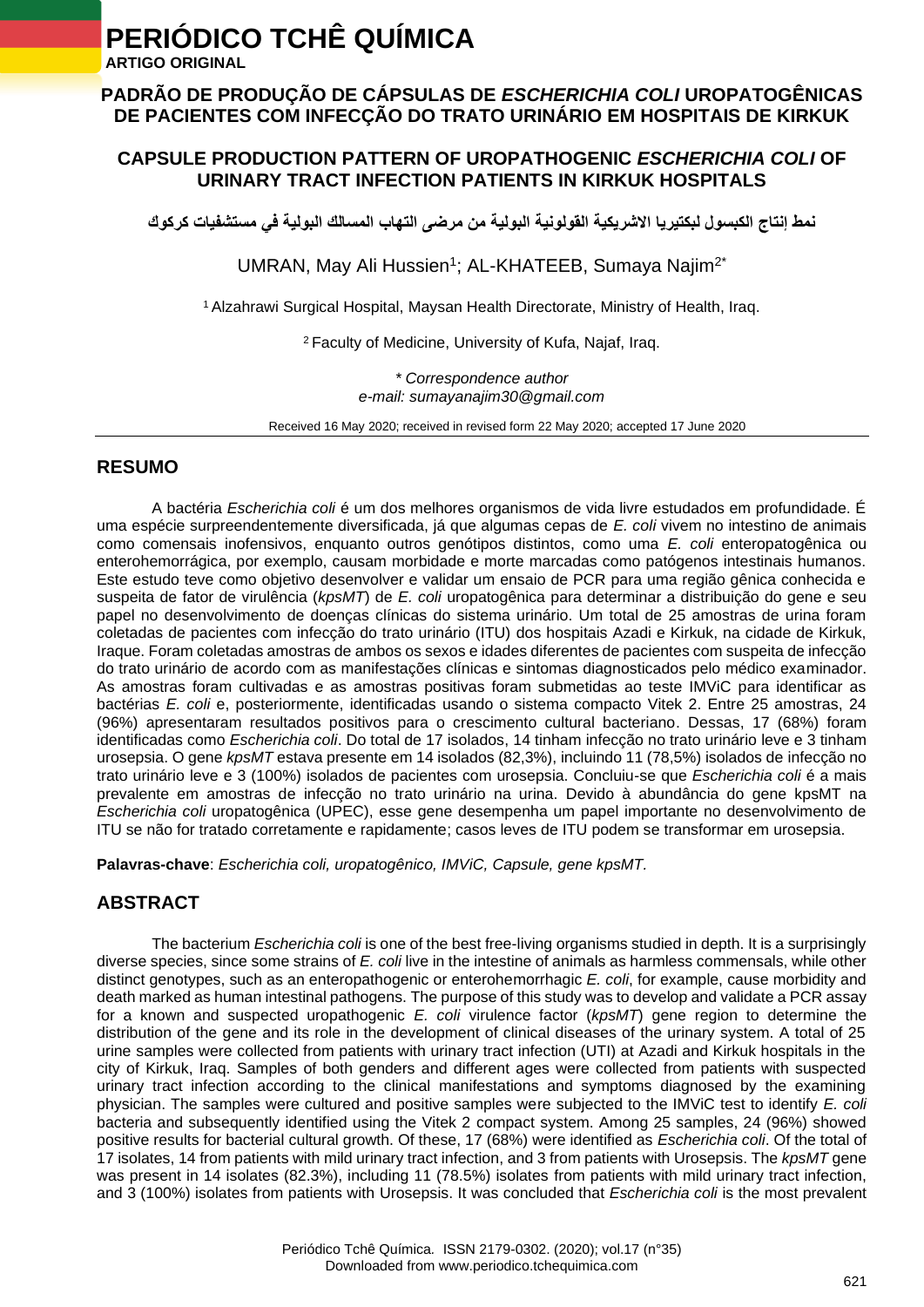in urine tract infection samples. Due to the abundance of the *kpsMT* gene in uropathogenic *Escherichia coli* (UPEC), this gene plays an important role in developing UTI if it is not treated correctly and quickly; mild cases of UTI can turn into Urosepsis.

**Keywords**: *Escherichia coli, Uropathogenic, IMViC, Capsule, kpsMT gene.*

**الملخص**

بكتيريا االشريكية القولونية هي واحدة من أفضل الكائنات الحية التي تمت دراستها بمعق. هذه االنواع تكون متغايرة فيما بينها بشكل مثير للدهشة، حيث أن بعض سلالات الاشريكية القولونية تعيش في الامعاء كعلاقة تبادل منفعة، بينما الانماط الجينية الاخرى، مثل الاشريكية القولونية الممرضة المعوية او الاشريكية القولونية النزفية، على سبيل المثال، تسبب الامراض والوفيات والذي يشار اليها بمسببات الأمراض المعوية البشرية. الغرض من هذه الدراسة هو لتطور وتحقق اختبار تفاعل البوليميراز المتسلسل لمنطقة معلومة ومشتبهة لجين عامل الضراوة *kpsMT* لتحديد معرفة توزيع هذا الجين ودوره في تطوير األمراض السريرية للجهاز البولي. تم جمع 25 عينة بول من مرضى يعانون من عدوى المسالك البولية في مستشفيات آزادي وكركوك في مدينة كركوك، العراق. تم جمع عينات من كلا الجنسين ومن أعمار مختلفة من المرضى الذين يشتبه في إصابتهم بالتهاب المسالك البولية وفقًا للمظاهر والأعراض السريرية التي تم تشخيصها من قبل الطبيب الفاحص. تم زرع العينات والعينات الوجبة للنمو أجري لها أختبار IMViC لتحديد بكتيريا اإلشريكية القولونية ومن ثم ُشخصت بإستخدام نظام system compact 2 Vitek. من بين 25 عينة، أظهرت 24 عينة )٪96( نتائج إيجابية للنمو البكتيري، حيث تم تحديد 17 )٪68( منها على أنها بكتيريا االشريكية القولونية. في هذه الدراسة، من أصل 17 عزلة كان 14 من المصابين بالتهاب مجرى البول البسيط و 3 من المصابين بأنتان المسالك البولية، كان الجين *kpsMT* موجودًا في 14 عزلة )٪82.3( بما في ذلك 11 )٪78.5( من المصابين بالتهاب مجرى البول البسيط و 3 )٪100( من مرضى أنتان المسالك البولية. ُخلصت هذه الدراسة إلى أن اإلشريكية القولونية هي األكثر انتشارا في عينات المسالك البولية. بسبب وفرة الجين *kpsMT* في سالالت بكتيريا االشريكية القولونية البولية )UPEC )حيث يلعب دو ًرا مهًما في تطوير التهاب المسالك البولية إذا لم يتم التعامل معها بشكل صحيح وسريع، فقد تتطور الحاالت البسيطة من التهاب المسالك البولية إلى أنتان المسالك البولية.

**الكلمات المفتاحية:** االشريكية القولونية، مسببة ألمراض الجهاز البولي، *IMViC*، الكبسول، جين *kpsMT*.

## **1. INTRODUCTION:**

The bacterium *Escherichia coli* is one of the best free-living organisms studied in depth. It's a surprisingly diverse species as well since some *E. coli* strains live in animal intestines as harmless commensals, whilst other distinct genotypes, including enteropathogenic, enterohemorrhagic, enteroinvasive, enterotoxigenic and enteroaggregative *E. coli* causes marked morbidity and death as human intestinal pathogens. Extraintestinal *E. coli* are another diverse category of life-threatening pathogenic bacteria. This latter group of pathogens includes separate clonal groups responsible for sepsis of neonatal meningitis and infections of the urinary tract. The uropathogenic group accounts for 70– 90% of the 7 million cases of acute cystitis and 250,000 cases of pyelonephritis reported in the United States annually (Hooton and Stamm, 1997).

The extraintestinal *E. coli* differs from diarrheal pathogens because when they enter the urinary tract, bloodstream, or cerebrospinal fluid, they can act as either harmless human intestinal inhabitants or serious pathogens (Welch *et al.,* 2002). Within each of these broad groups are sets of strains known as pathotypes that share common virulence factors and elicit similar pathogenic outcomes (Marrs *et al.,* 2005). Several pathotypes of diarrheagenic *E. coli* give rise to gastroenteritis, but rarely cause disease outside of the intestinal tract. ExPEC, on the other hand, has

maintained the ability to exist in the intestine without consequence but can spread and colonize different host niches, including the blood, central nervous system, and urinary tract, leading to disease (Wiles *et al.,* 2008). Urosepsis refers to severe infection of the urinary tract and/or the male genital tract (e.g., prostate) with features consistent with systemic inflammatory response syndrome (Kalra and Raizada, 2006).

The severity of disease conditions that are associated with UTI depends on multiple UPEC VFs and host susceptibility. A wide range of VFs genes such as adhesins (*fim, sfa, afaI, iha, papC, tsh, and papGI, -II, and also -III*), iron acquisition systems ( *irp2*, and *iuc, iroN*), protectins (*kpsMT*, and *iss, ompT*), and genes encoding for toxins (*astA, cnf1, hlyA, usp, set, vat,* and *cva/cvi*) are involved in the pathogenicity conditions of UPEC (Abe *et al*., 2008; Chiou *et al.,* 2010). Pathogenic bacteria produce a thick, mucus-like layer of polysaccharide, called capsule coat antigenic proteins on the bacterial surface, otherwise, induce an immune response and lead to the destruction of the bacteria. Polysaccharides capsules are water-soluble, usually acidic, thermo-stable, and have molecular weights on the order of 100–2000 kDa, linear and consist of regularly repeating subunits of one to six monosaccharides. There is massive structural diversity; nearly two hundred different polysaccharides are produced by *E.coli* alone (Yun *et al.,* 2014). The gene *kpsMT* encodes for the K antigen capsule, which Enables UPEC to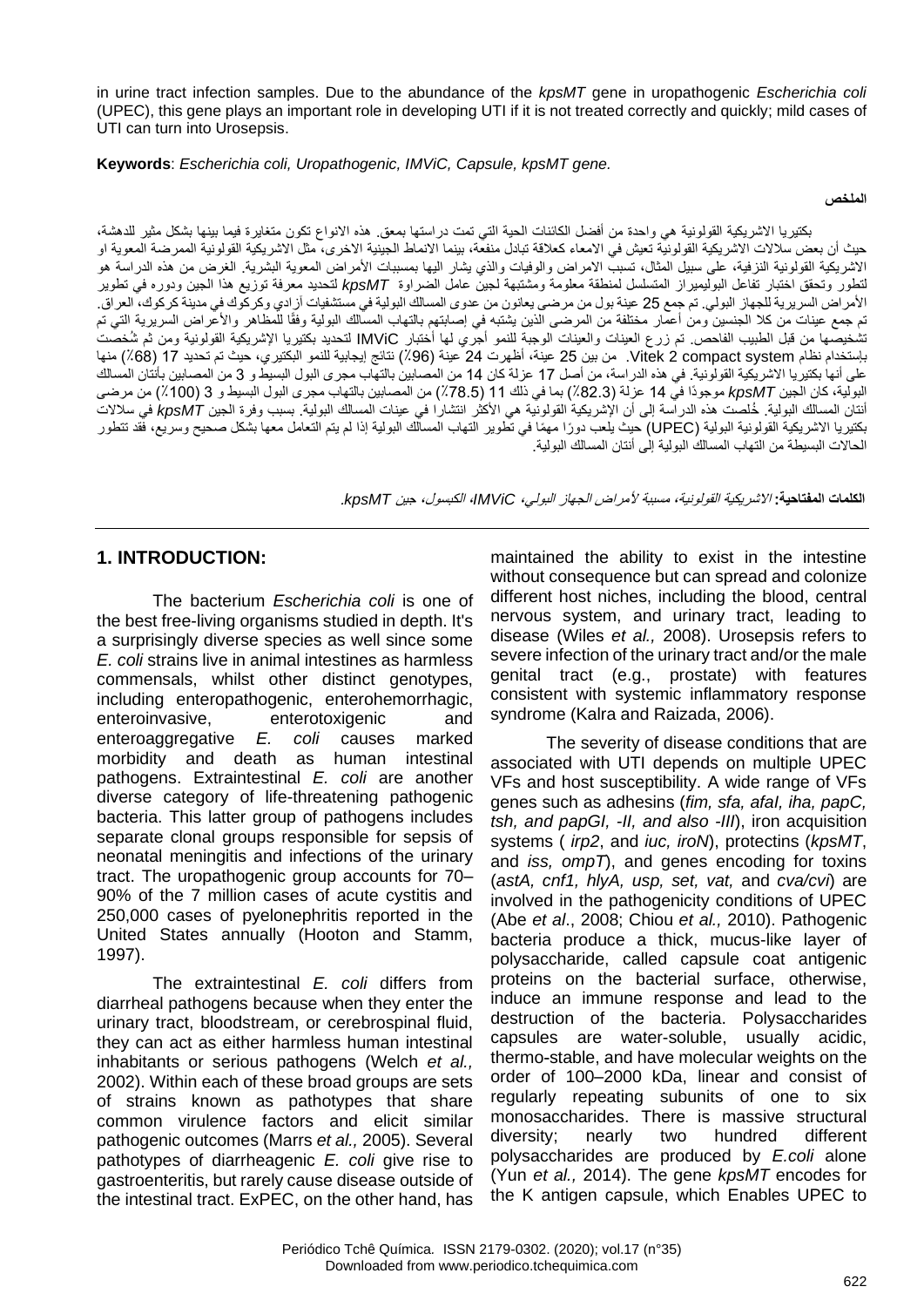evade the host's innate immune defenses (e.g., the complement system) (Justice *et al.,* 2006).

This study aimed to develop and validate a PCR assay for a known and suspected uropathogenic *E. coli* virulence factor (*kpsMT*) gene region to determine the distribution of the gene and its role in the development of clinical diseases of the urinary system.

## **2. MATERIALS AND METHODS:**

#### **2.1. Sample collections and strain identification assay**

A total of 25 midstream urine samples were collected from hospitalized UTI patients of different ages and gender from local hospitals in Kirkuk / Iraq. Permission to conduct this study was issued by the Health institutional, and the collection of samples of individuals was carried out by under public health technician supervision. All participants have agreed to participate in this study, which was conducted from September 2019 to December 2019. All 25 specimens have been cultured on Blood agar, MacConkey agar, and Eosin methylene blue agar. The preparation of biochemical tests to confirm differentiation of *E. coli* from other lactose fermenters among Enterobacteriaceae was done by the following: IMViC test include: indole positive, methyl red positive, negative in the Voges-Proskauer, and, Simmons citrate also urease production, (MacFaddin, 2002). The results of biochemical tests for the final identification of *E. coli* were based on growth morphology on EMB agar and Vitek 2 compact system.

#### **2.2. Primer design**

The primers used to amplify *kpsMT* gene were designed using (Pick Primers) tool in the National Center for Biotechnology Information (NCBI) website and were manufactured by the Alpha company (Canada). The primers information is described in Table 1.

#### **2.3. Extraction of Deoxyribonucleic acid**

Bacterial chromosomal DNA of *E. coli* isolates was extracted by Geneaid™ DNA Isolation Kit based on the manufacturer's instructions. The Deoxyribonucleic acid has been evaluated by a nanodrop system that tuned to 260/280nm. Then the DNA was preserved at temperature (-20˚C) till further use.

#### **2.4. Polymerase chain reaction analysis**

The PCR assay was performed to detect the Virulence gene (Table 1), were primer *kpsMT* gene that encodes for capsule in *Escherichia coli* based on specified primers. The virulence gene was screened by PCR technique. For the detection this gene; The Chromosomal DNA extracted from all isolates were subjected to primers by monoplex PCR. The mixture of PCR for each primer with final volume 20 µl/reaction and The protocol used depends on Master Mix(AccuPower® PCR PreMix (Bioneer, Korea) instructions. Each monoplex PCR reaction mixture consisted of 2µl Forward Primer (10 picomole), 2µl Reverse Primer (10 picomole), 9µl De-ionized water, and 7µl the DNA of the isolates were added into the AccuPower® *Taq* PCR PreMix tubes that contain (*Taq* DNA polymerase, dNTPs, KCl, MgCl<sub>2</sub>, and buffer). All PCR components were assembled in PCR tube and mixed by microcentrifuge at 50 rcf (850 rpm) for 10 second. The PCR reactions began with a 94°C Denaturation for 5 minutes and were terminated with 72°C extension for 3 minutes and a 4°C hold and The Condition for other steps for this primer consisted of 25 cycles of a denaturation at 94°C for 2 min annealing at 65°C for 1 min then extension at 72°C for 2 min in the thermal cycler based on the primer design designated Tm and some modifications for optimization (Qadir *et al.,* 2018).

#### **2.5. PCR product analysis**

PCR product has been examined via Electrophoresis instrument in a 0.9% agarose gel substance with the use of TBE buffer, which stained by Ethidium Bromide. The product was visualized and documented under ultra-violet trans-illuminator (Mishra *et al.,* 2010).

## **3. RESULTS AND DISCUSSION:**

Characterization of *E. coli* strains is essential for both epidemiological and clinical implications. Pathogenic behavior is predicted both by repertoire of the virulence factor and by phylogenetic background (Duriez *et al*., 2001; Picard *et al.,* 1999). Urinary tract infection can, in time, develop into a real threat, capable of expanding to renal failure. Enhanced knowledge of the virulence characteristics of the causative organism allows the clinician to predict the evolution of infection within the host. In the current study, From 25 urine samples, 18 (72%) were from female, and 7 (28%) from male, 17 (68%) isolates of *E. coli*, 4 (16%) isolates *Klebsiella pneumonia*,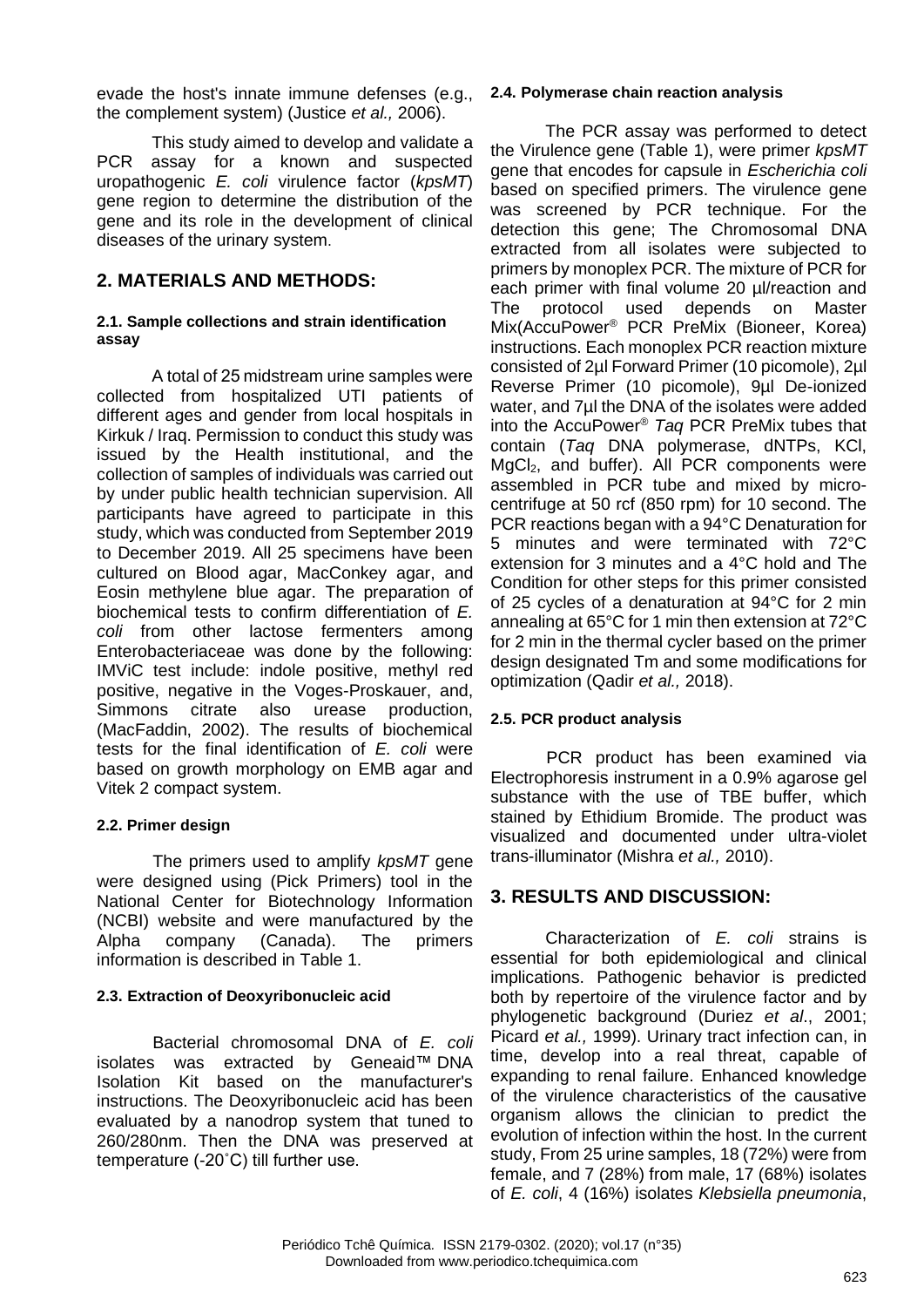3 (12%) isolates *Proteus mirabilis* and one sample (4%) showed no growth, the profile of the causative agents are listed in Table 2. Among *E. coli* causing infection, out of 17 isolates, 12 (70.5%) were taken from female patients, and 5 (29.4%) were from male patients, and this rate was close to the results of (Qadir *et al.,* 2018) in Wasit/Iraq and (Aljebory and Mohammad, 2019) in Kirkuk/Iraq as they showed that *E. coli* was the most predominant cause of UTI and that females were more susceptible to it than male. Moreover, the female to male ratio concerning Mild-UTI**/**Urosepsis is described in Table 3.

Recently, several different prevalence rates of UPEC strains related to UTIs have been described in different countries (Derakhshandeh *et al.,* 2015), (Mohajeri *et al.,* 2014), (Lee *et al.,*  2013). The capsule-encoding gene, *kpsMT*, is commonly prevalent in UPEC strains associated with pyelonephritis than in strains associated with other UTIs (Sussman, 1997). In the current study, the gene *kpsMT* was investigated due to its role in evading the immune system, hence causing severe conditions of UTI. The study finding of this gene have shown that 14 (82.3%) isolates were carrying *kpsMT* gene including 11 (78.5%) isolates from Mild-UTI, and 3 (100%) isolates from Urosepsis patients which leads to the assumption that even the (Mild-UTI) patients are susceptible to severe UTI conditions or Urosepsis if not managed in a short period. A demonstration of the assay is shown in Figure 1. The distribution of *kpsMT* gene in relation to Mild-UTI**/**Urosepsis is shown in Table 4.

Fever, flank pain, dysuria, frequency, urgency, and suprapubic pain has been the observed clinical symptoms of our study and can be compared with the Bent's report (Bent *et al.,* 2002). Several studies have had an approaching result to this study; there was a report of *kpsMT* gene's existence to be (84.4%) among Uropathogenic *E. coli* isolates revealed by (Yun *et al*., 2014), similar results were shown by (Aljebory and Mohammad, 2019) in Kirkuk/Iraq as they found that (76.4%) of the isolates were carrying *kpsMT* gene, (Qadir *et al.,* 2018) in Wasit/Iraq and (Yamamoto, 2007) in Japan had close results to this study. However, the results of researches done by (Alqasim *et al.,* 2020) and (Johnson and Stell, 2000) did not match with this study as they revealed (51.7%) and (63%) respectively. However, these strains need to be sequenced by 16S rRNA or RAPD-typing for further studies as recommended by Salih and Shafeek, 2019; Banoon *et al.,* 2019; Aldujaili and Banoon, 2020).

### **4. CONCLUSIONS:**

*Escherichia coli* are the most prevalent among UTI urine samples. Due to the abundance of the gene *kpsMT* in UPEC, there is a role of this gene in developing UTI. For the same reasons above, mild UTI cases can develop into Urosepsis if not treated accordantly and quickly.

### **5. ACKNOWLEDGMENTS:**

I would like to show my appreciation to Karwan Azeez Mohammed Shaexany at Kirkuk University, College of Science, Department of Biology for collecting the samples and designing the PCR primers, due to his support, this research was doable.

## **6. REFERENCES:**

- 1. Abe, C. M., Salvador, F. A., Falsetti, I. N., Vieira, M. A., Blanco, J., Blanco, J. E., Machado, A. M.O., Elias, W.P., Hernandes, R.T., and Gomes, T. A. (2008). Uropathogenic Escherichia coli (UPEC) strains may carry virulence properties of diarrhoeagenic E. coli. *FEMS Immunology & Medical Microbiology*, *52*(3), 397-406.
- 2. Aldujaili, N H and Banoon, S. R.(2020) Antibacterial Characterization of Titanium Nanoparticles Nanosynthesized by *Streptococcus Thermophilus*. Periódico Tchê Química. 17(34):311-320.
- 3. Aljebory, I. S., and Mohammad, K. A. (2019) Molecular Detection of Some Virulence Genes of Escherichia coli Isolated from UTI Patients in Kirkuk City, Iraq. *Journal of Global Pharma Technology*, *11*(03) (Suppl.), 349-355.
- 4. Alqasim, A., Jaffal, A. A., and Alyousef, A. A. (2020). Prevalence and molecular characteristics of sequence type 131 clone among clinical uropathogenic Escherichia coli isolates in Riyadh, Saudi Arabia. *Saudi Journal of Biological Sciences*, *27*(1), 296- 302.
- 5. Banoon, S. R., Kadhim, Z. K., Aziz, Z. S., and EWadh, R. M. (2019). Using Random Amplified Polymorphic DNA (RAPD) Fingerprinting Technique to Analyze Genetic Variation in Staphylococcus Aureus Isolated from Different Sources in Babylon Province Hospitals. *Indian Journal of Public Health Research & Development*, *10*(9), 1300-1305.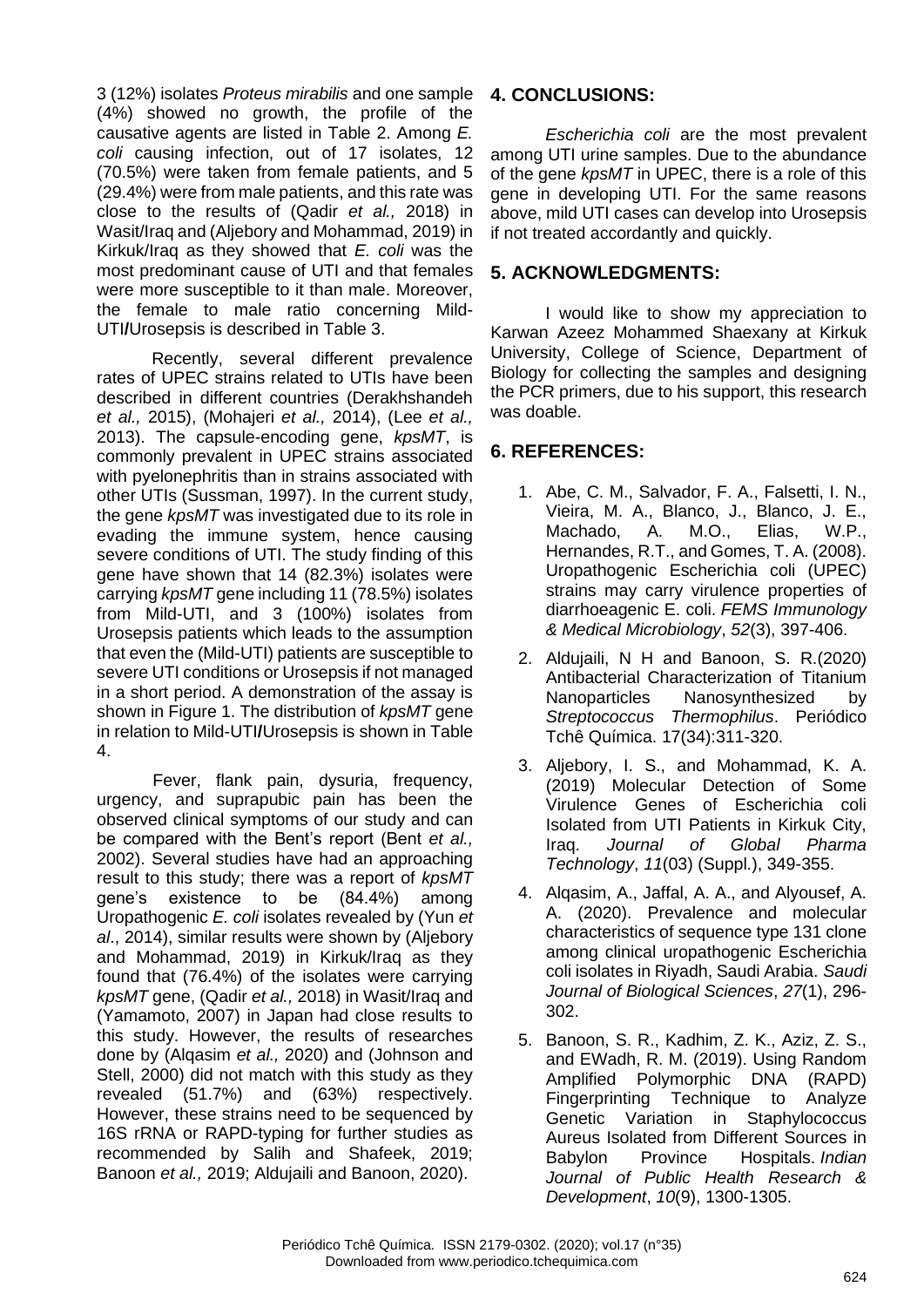- 6. Bent, S., Nallamothu, B. K., Simel, D. L., Fihn, S. D., and Saint, S. (2002). Does this woman have an acute uncomplicated urinary tract infection?. *Jama*, *287*(20), 2701-2710.
- 7. Chiou, Y. Y., Chen, M. J., Chiu, N. T., Lin, C. Y., and Tseng, C. C. (2010). Bacterial virulence factors are associated with occurrence of acute pyelonephritis but not renal scarring. *The Journal of urology*, *184*(5), 2098-2102.
- 8. Derakhshandeh, A., Firouzi, R., Motamedifar, M., Motamedi Boroojeni, A., Bahadori, M., Arabshahi, S., Novinrooz, A. and Heidari, S. (2015). Distribution of virulence genes and multiple drug‐ resistant patterns amongst different phylogenetic groups of uropathogenic Escherichia coli isolated from patients with urinary tract infection. *Letters in applied microbiology*, *60*(2), 148-154.
- 9. Duriez, P., Clermont, O., Bonacorsi, S., Bingen, E., Chaventre, A., Elion, J., Picard, B. and Denamur, E. (2001) Commensal Escherichia coli isolates are phylogenetically distributed among geographically distinct human populations. *Microbiology*, *147*(6), 1671- 1676.
- 10. Hooton, T. M., and Stamm, W. E. (1997). Diagnosis and treatment of uncomplicated urinary tract infection. *Infectious Disease Clinics*, *11*(3), 551-581.
- 11. Johnson, J. R., and Stell, A. L. (2000). Extended virulence genotypes of Escherichia coli strains from patients with urosepsis in relation to phylogeny and host compromise. *The Journal of infectious diseases*, *181*(1), 261-272.
- 12. Justice, S. S., Hunstad, D. A., Seed, P. C., and Hultgren, S. J. (2006). Filamentation by Escherichia coli subverts innate defenses during urinary tract infection. *Proceedings of the National Academy of Sciences*, *103*(52), 19884- 19889.
- 13. Kalra, O. P., and Raizada, A. (2006). Management issues in urinary tract infections. *J Gen Med*, *18*, 16-22.
- 14. Lee, D. S., Choe, H. S., Lee, S. J., Bae, W. J., Cho, H. J., Yoon, B. I., Cho, Y.H., Han, C. H., Jang, H., Park, S.B., Cho, W.J., and Lee, S.J.(2013). Antimicrobial susceptibility pattern and epidemiology of

female urinary tract infections in South Korea, 2010-2011. *Antimicrobial agents and chemotherapy*, *57*(11), 5384-5393.

- 15. MacFaddin, J. F. (2000). Biochemical Tests for Identification of Medical Bacteria, Williams and Wilkins. *Philadelphia, PA*, 113.
- 16. Marrs, C. F., Zhang, L., and Foxman, B. (2005). Escherichia coli mediated urinary tract infections: are there distinct uropathogenic E. coli (UPEC) pathotypes?. *FEMS microbiology letters*, *252*(2), 183-190.
- 17. Mishra, V., Nag, V. L., Tandon, R., and Awasthi, S. (2010). Response Surface Methodology-Based Optimisation of Agarose Gel Electrophoresis for Screening and Electropherotyping of Rotavirus. *Applied biochemistry and biotechnology*, *160*(8), 2322-2331.
- 18. Mohajeri, P., Khademi, H., Ebrahimi, R., Farahani, A., and Rezaei, M. (2014). Frequency distribution of virulence factors in uropathogenic Escherichia coli isolated from Kermanshah in 2011- 2012. *International Journal of Applied and Basic Medical Research*, *4*(2), 111.
- 19. Picard, B., Garcia, J.S., Gouriou, S., Duriez, P., Brahimi, N., Bingen, E., Elion, J. and Denamur, E. (1999) The link between phylogeny and virulence inEscherichia coli extraintestinal infection. *Infection and immunity*, *67*(2), 546-553.
- 20. Qadir, H. A. H., Abdulla, A. B. A. S., and Abduljabbar, H. N. (2018). Molecular Study of Virulence Factors of Escherichia coli Isolated from Patient with urinary tract infection in Wasit Province.
- 21. Salih, T. S., and Shafeek, R. R. (2019). In silico Detection of Acquired Antimicrobial Resistance Genes in 110 Complete Genome Sequences of Acinetobacter baumannii. *Jordan Journal of Biological Sciences*, *12*(5).
- 22. Sussman, M. (1997). Escherichia coli and human disease. *Escherichia coli Mechanisms of virulence*, 3-48.
- 23. Welch, R. A., Burland, V., Plunkett, G. I. I. I., Redford, P., Roesch, P., Rasko, D., Buckles, E. L., Liou, S. R., Boutin, A., Hackett, J., Stroud, D., Mayhew, G. F., Rose, D. J., Zhou, S., Schwartz, D. C., Perna, N. T., Mobley, H. L. T.,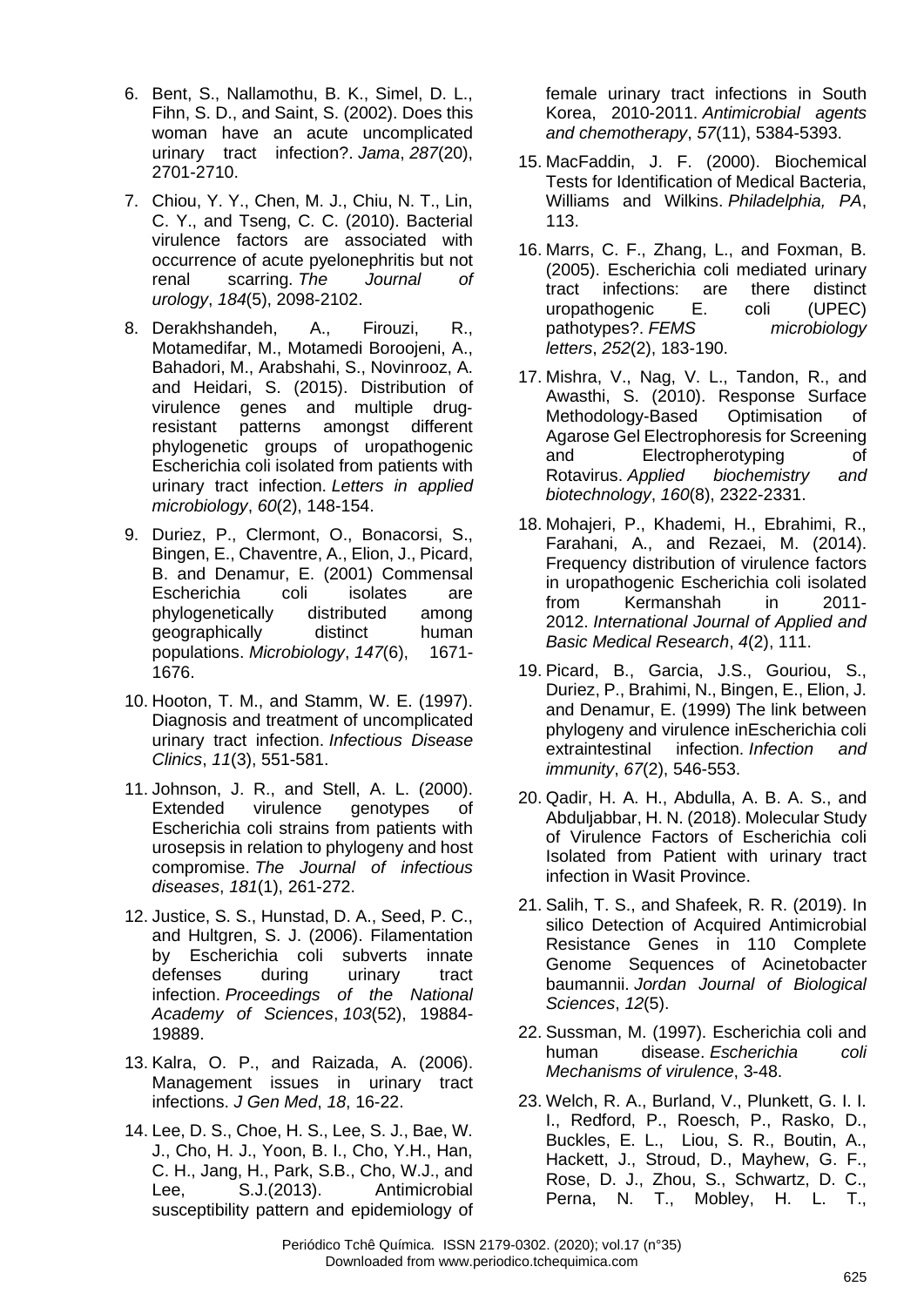Donnenberg, M. S., and Blattner,F. R. (2002). Extensive mosaic structure revealed by the complete genome sequence of uropathogenic Escherichia coli. *Proceedings of the National Academy of Sciences*, *99*(26), 17020-17024.

- 24. Wiles, T. J., Kulesus, R. R., and Mulvey, M. A. (2008). Origins and virulence mechanisms of uropathogenic Escherichia coli. *Experimental and molecular pathology*, *85*(1), 11-19.
- 25. Yamamoto, S. (2007). Molecular<br>epidemiology of uropathogenic epidemiology of uropathogenic Escherichia coli. *Journal of infection and Chemotherapy*, *13*(2), 68-73.
- 26. Yun, K. W., Kim, H. Y., Park, H. K., Kim, W., & Lim, I. S. (2014). Virulence factors of uropathogenic Escherichia coli of urinary tract infections and asymptomatic bacteriuria in children. *Journal of Microbiology, Immunology and Infection*, *47*(6), 455-461.

|                                  | Primer sequence (5'->3') | Template<br>strand | Length | <b>Primer</b><br>coordinates<br><b>Start</b> | <b>Stop</b> | Тm    | GC%   | <b>GenBank</b><br>accession<br>number |
|----------------------------------|--------------------------|--------------------|--------|----------------------------------------------|-------------|-------|-------|---------------------------------------|
| <b>Forward</b>                   | GTGTCCCAGCCCAGGTTTTTA    | Plus               | 21     | 3659                                         | 3679        | 60.48 | 52.38 | AF007777.1                            |
| <b>Reverse</b>                   | CATCACGTAACAAGATGCCCA    | <b>Minus</b>       | 21     | 4860                                         | 4840        | 58.64 | 47.62 |                                       |
| <b>Product</b><br>length<br>(bp) |                          | 1202               |        |                                              |             |       |       |                                       |

*Table 1. Primers information* 

|  |  |  |  | Table 2. The profile of the causative agentes |  |
|--|--|--|--|-----------------------------------------------|--|
|--|--|--|--|-----------------------------------------------|--|

| <b>Samples</b> | Total   | $E.$ coli $(\%)$ | Klebsiella<br>pneumonia (%) | <b>Proteus</b><br>$mirabilis$ $(\%)$ | no growth<br>(%) |
|----------------|---------|------------------|-----------------------------|--------------------------------------|------------------|
| Total          | 25      | 17(68)           | 4(16)                       | 3(12)                                | 1(4)             |
| <b>Male</b>    | 7(28)   | 5(20)            | 2(8)                        | 0(0)                                 | 0(0)             |
| Female         | 18 (72) | 12(48)           | 2(8)                        | 3(12)                                | 1(4)             |